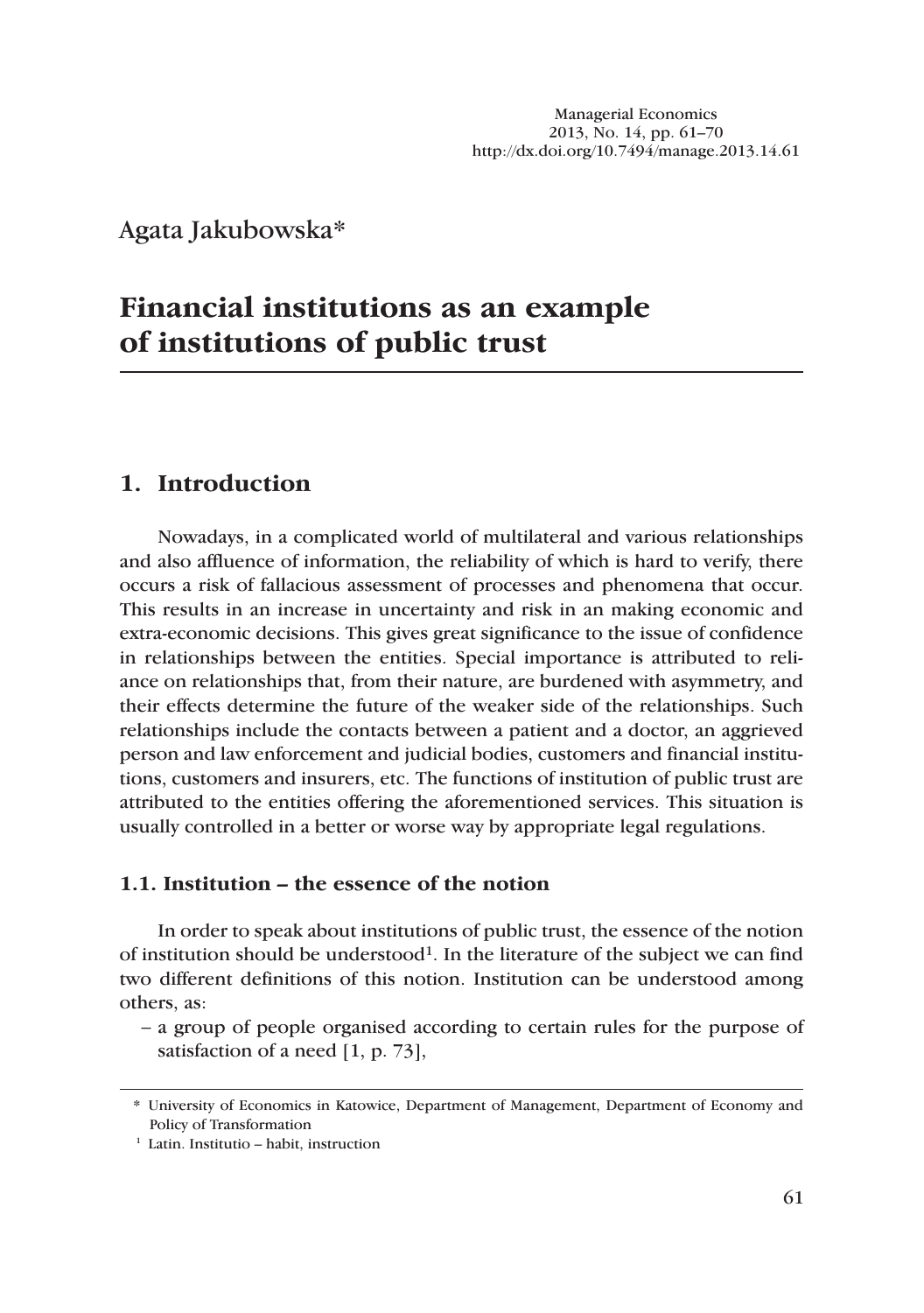- ȭ an element of social life that serves the satisfaction of the needs of individuals and that also constitutes an element of social control maintaining coherence and functionality of a social system [7, p. 66],
- an organisation composed of people and things they need to act [22, pp. 355–356; 8, p. 126],
- formal principles, rules (such as legal regulations) and / or informal structures (such as conventions, standards of behaviour, imposed codes of conduct) [14, p.6],
- ȭ common activity controlled by an action of an individual is both unstructured form of relationship between individuals that it is created by (e.g. family) and an organised form of activity, i.e. an enterprise [12, p. 1178],
- ȭ durable social group, understood as every association of people, which in the awareness of those people constitutes some kind of separate entirety. The function of the institution is to execute the tasks set by a broader group. To perform these tasks they are equipped with tangible and intangible goods and with some system of regulations that control the group activity [11, p. 700, 18, p. 16],
- "institutions are the rules of the game in a society, the structure of which influences interpersonal interactions (interpersonal exchange) and influences the condition of the economy in a particular period of time" [13, p. 3].

Analysing the definitions presented above we can distinguish some elements that make an institutions:

- ȭ groups of people that form an institution, performing particular roles in it, and with attributed scopes of duties and responsibilities,
- standards and rules determining the cooperation of individuals within a particular institution, that are formally accepted principles of acting and / or informal standards of behaviour, yet generally operating in particular institutions,
- ȭ tasks and goals that a particular institution performs or should perform,
- ȭ resources that an institution has at its disposal, that serve the achievement of goals and the satisfaction of the needs of individuals (both tangible and intangible ones such as reliance or image).

Institutions can be classified through the identification of their structure, activities performed in them and repetitions in these actions. Because of the criterion of formality and the rules or principles of the economic game, they can be divided into formal and informal institutions. The group of the first ones includes the system of property rights, government regulations and laws. On the other hand, informal institutions include culture, values, level of trust and thinking models, tradition and religion [16, pp. 5–6; 20, p. 596]. Institutions can also be analysed in a narrow and broad approach. Speaking about groups of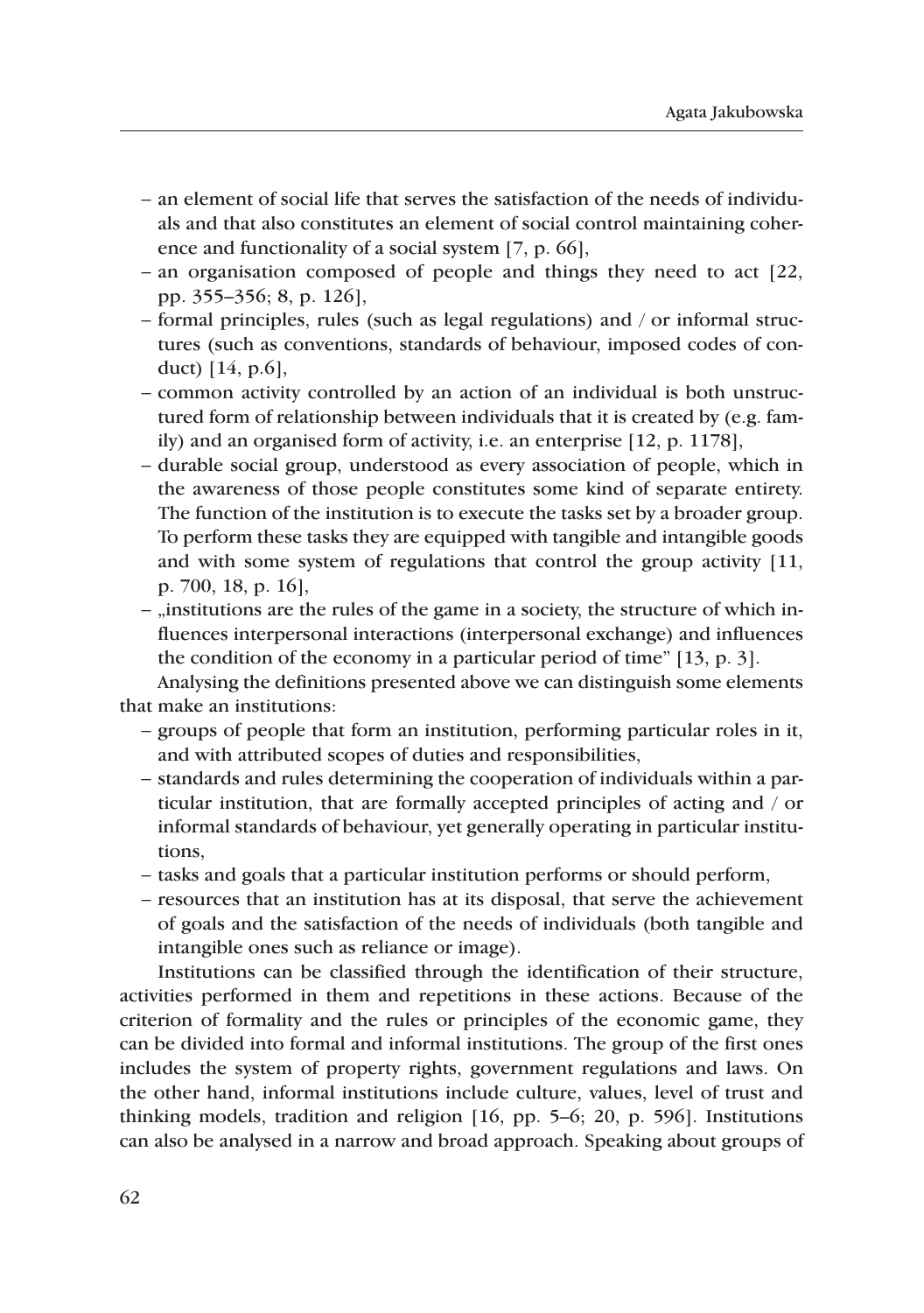people forming an institution and resources as the elements of institutions, we can speak about the institution as a narrowly perceived (organisation). It is worth observing that a part of representatives of institutionalism consider organisations (and thus narrowly perceived institutions) to be something distinct from institutions themselves, while writing that "organisations are some kind of emanation of institution". And then, we talk about institutions in a broad approach when we perform their division into formal and informal institutions (just as Douglass Cecil North perceived them).

#### **1.2. Trust towards financial institutions**

Trust is a complex notion and it has no simple definition in literature. Therefore, profound literature studies that might allow for the arrangement of this knowledge and adoption of some methodological assumptions are necessary. Francis Fukuyama's definition is one of major definitions of trust: "trust is expectation that arises in a community on the subject of regular, honest and cooperating behaviour of other community members on the grounds of commonly accepted standards"  $[4, pp. 26-27]$ . According to Nan Lin "trust is a conviction or expectation that a partner will consider the interests of the other partner in the course of exchange"  $[9, p. 147]$ , Barbara Misztal, in turn, says that "trusting is to believe that results of somebody else's intentional actions will be appropriate from our point of view" [10, pp. 9–10]. Trust can be analysed in terms of many scientific disciplines. From the economic point of view, trust can be discussed in the perception of transactional costs. The bigger the trust between economic entities that enter various relationships, the smaller the transactional costs, which may not occur at all.

Trust is also an indispensable element of social capital. Robert Putnam, writes that "Social capital refers to features of social organization, such as networks, norms, and trust, which facilitate coordination and cooperation for mutual benefit  $(...)$  [17, p. 258]". Then, he also states that  $,...$  the higher the level of trust within community, the larger the probability of cooperation" [17, pp. 264–265]. It is important to distinguish the two notions, the notion of trust and of public trust. Definitions that have been quoted refer to generally comprehended notions of trust and public trust refers to various types of institutions or organisations understood as a collection of structural rules within which some actions and interactions occur [19, pp. 103–149]. What is more, public trust is in general an enforced consequence of natural or / and created information asymmetry, frequently also of market asymmetry, associated with the provision of services, that social and economic order often depends on.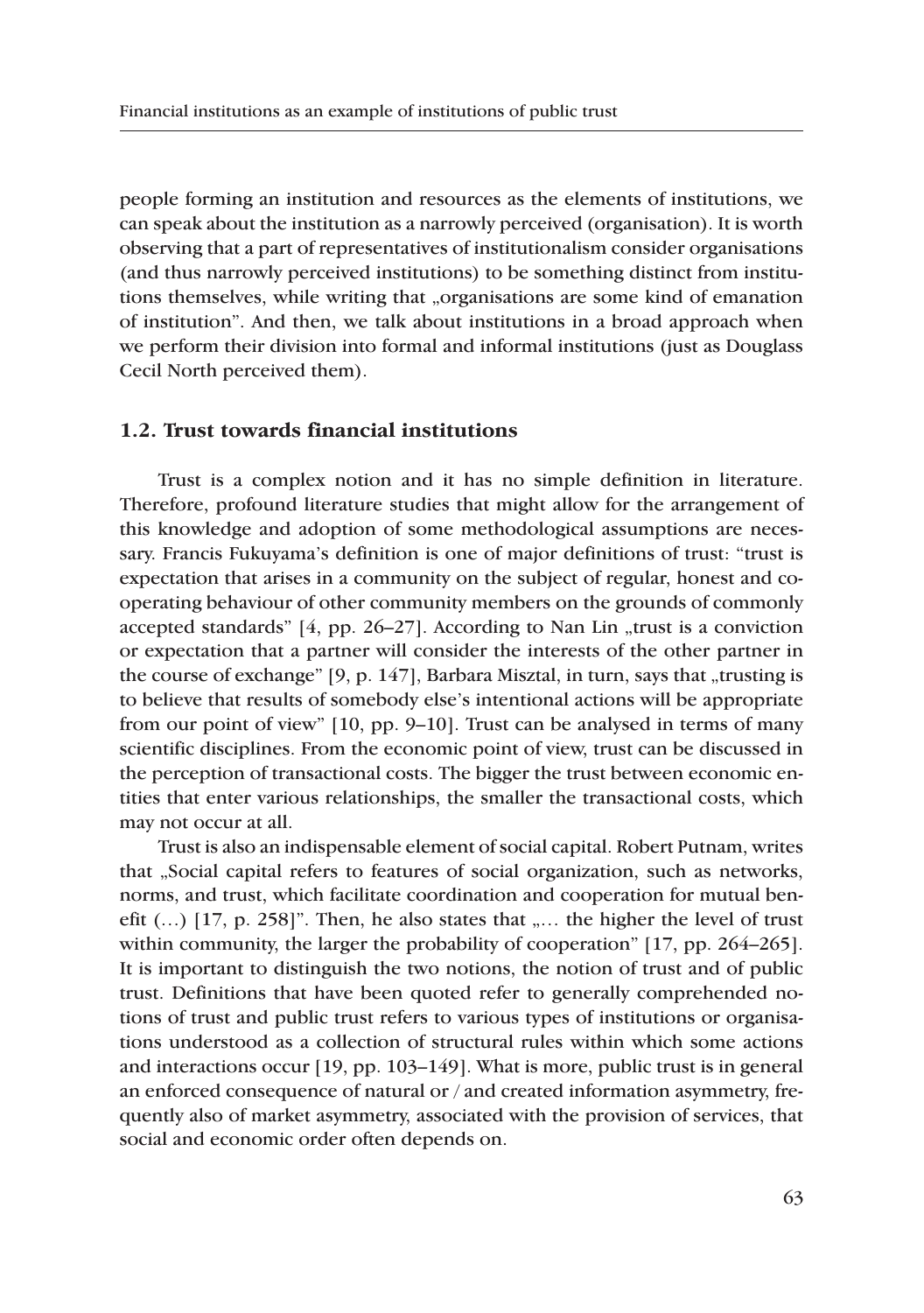Trust is essential in the activity of all institutions, however, there are also such institutions that, because of their role in community, must be equipped with this quality. Financial institutions are generally considered to be such institutions. They have to fulfil both a social and economic role in the economy. The social role of financial institutions is manifested in ensuring the security and stability of all entities that deposit or lend financial resources. On the other hand, the economic role of financial institutions consists in the provision of financial supplies that enable full use of economic resources that are available, and also in the investment of financial resources that households possess and in the transforming these resources into active money capital.

Financial institutions manage the capital that is deposited by clients (that is other people's capital), they are institutions in which trust comes into particular prominence. While depositing their financial resources, the customers have to place confidence in it, believing in getting their money back or multiplying the capital that was deposited, thus apart from economic reasons the customers are guided by trust towards institutions while making decisions [3, p. 19]. An attempt is also made to determine some characteristic features that distinguish institutions of public trust from others:

- ȭ subordination of their activity to broadly understood social interest,
- ȭ existence of legal solutions ensuring protection of the right or name of such an entity,
- ȭ observance, by the institution, of principles of professional ethics adopted in practice,
- specific character of relationships between the entity of public trust and the consumer of its benefits or service, that finds its expression in some amount of trust and secrecy, and obligation to observe professional secrets,
- ȭ subjection of institutions of public trust to stricter principles of responsibility for mistakes and omissions while executing operations [21, p. 54],

Employees of institutions of public trust also have to meet some requirements, for example:

- high requirements as for professional qualifications of people employed in them, both with respect to theoretical as well as practical background,
- $-$  the right of exclusiveness to do a particular job (a particular activity) [21, p. 54].

A lot of aforementioned qualities that characterise institutions of public trust find their reflection in articles, acts and legal regulations of financial institutions. Of course, there occurs a question whether it is enough to call institutions distinguished, against others by the qualities mentioned above, the institutions of public trust. What are the relationships between financial institutions and shareholders and how does information and market asymmetry influence these relationships and public trust?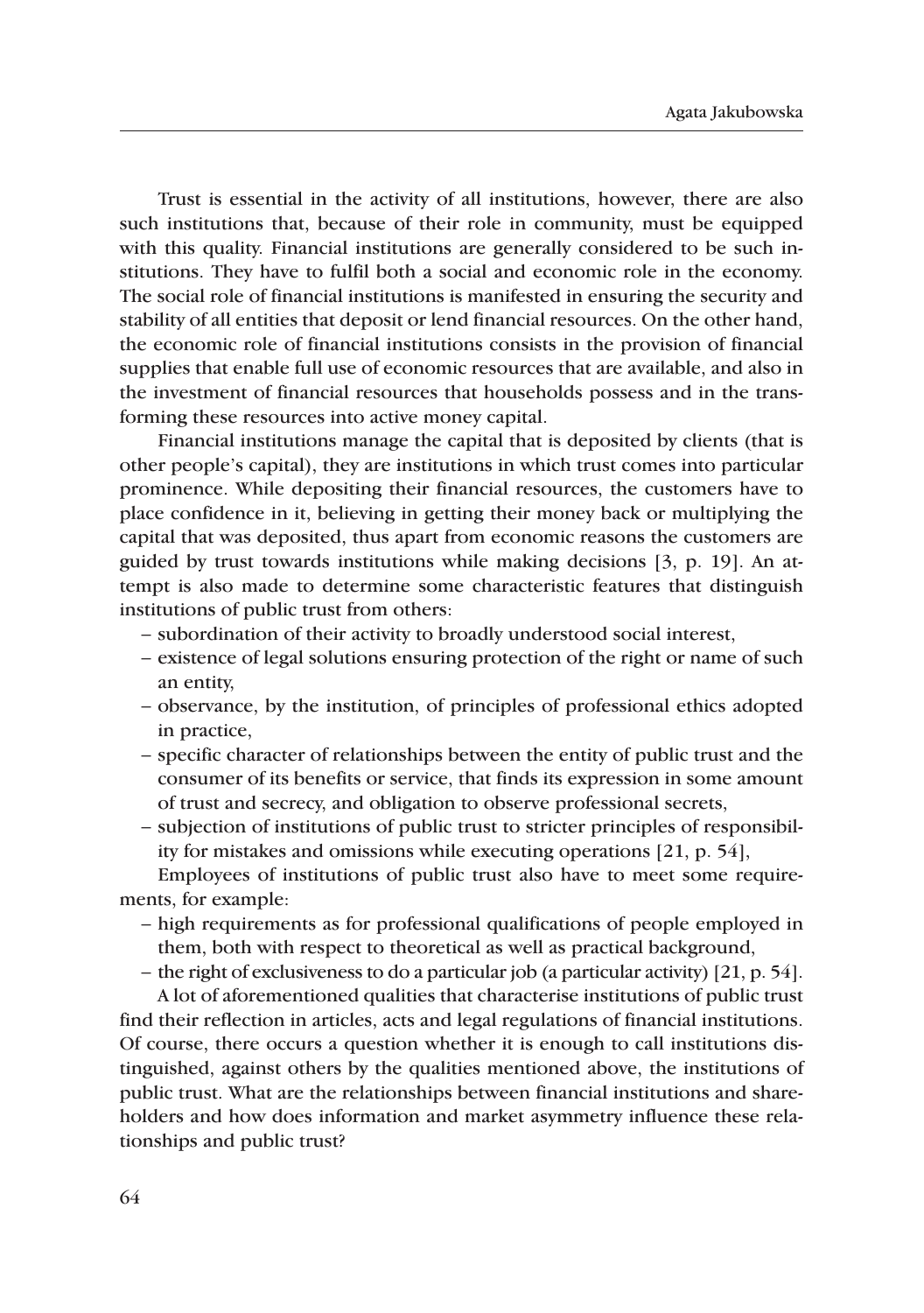Various types of relationships occur between financial institutions and other entities (especially between external entities). Here we can speak about some kind of symmetry or asymmetry between them. With respect to this we can distinguish the model of asymmetric relationship and the model of asymmetric relationships. The first model is a situation in which a financial institution and its shareholders remain in partnership relationships, cooperate with each other and communicate with each other. A privileged position of any entity is out of the question here. Then, in the other model a financial institution occupies a privileged position and its shareholders conform to it. Models of information asymmetry and symmetry are also associated with these models. In the case of such institutions as financial institutions, we can certainly speak about information asymmetry that consists in the fact that the scope of information that parties that execute transactions have at their disposal or remain in some relationships with each other is different [compare 15].

Everyone will probably agree with the statement that financial institutions as institutions of public trust should not take advantage of their priviliged situation in relationships with other entities. However, in reality we often face both information asymmetry and asymmetry in relationships for the benefit of just financial institutions. They are just the ones that impose conditions to other entities that remain in various relationships with them. So, in such a situation can we speak about aware trust of entities towards financial institutions or rather about some generally accepted principle of trust towards these institutions? What does actually prove the fact that financial institutions are institutions of public trust?

It is generally believed that banks are the pillar for financial institutions because they are the ones that mostly constitute the major source of capital for other market entities. Banks (and also other financial institutions) have been undergoing changes for years. Passing the law on NBP [*National Bank of Poland*] and banking Law in 1989 was of fundamental significance for the banking sector. The following years brought further changes in the banking system that contributed to formation of diversifed organisational structures. Changes of economic, political, legal, social or technological character had enormous impact on these transformations. There occurred institutions and regulations ensuring security for the new banking system. Within the framework of Narodowy Bank Polski [*National Bank of Poland*] banking supervision system has been established that, while being equipped with appropriate tools of control, has been supervising banking institutions. Also, various types of tools that serve the accomplishment of various goals have been implemented. And so, for example refinance loans and loans on securities occurred for the purpose of stimulating the loan activity of commercial banks, the system of special deposits was established to ensure the stability of the banking system, and an instrument of open market operations occurred for the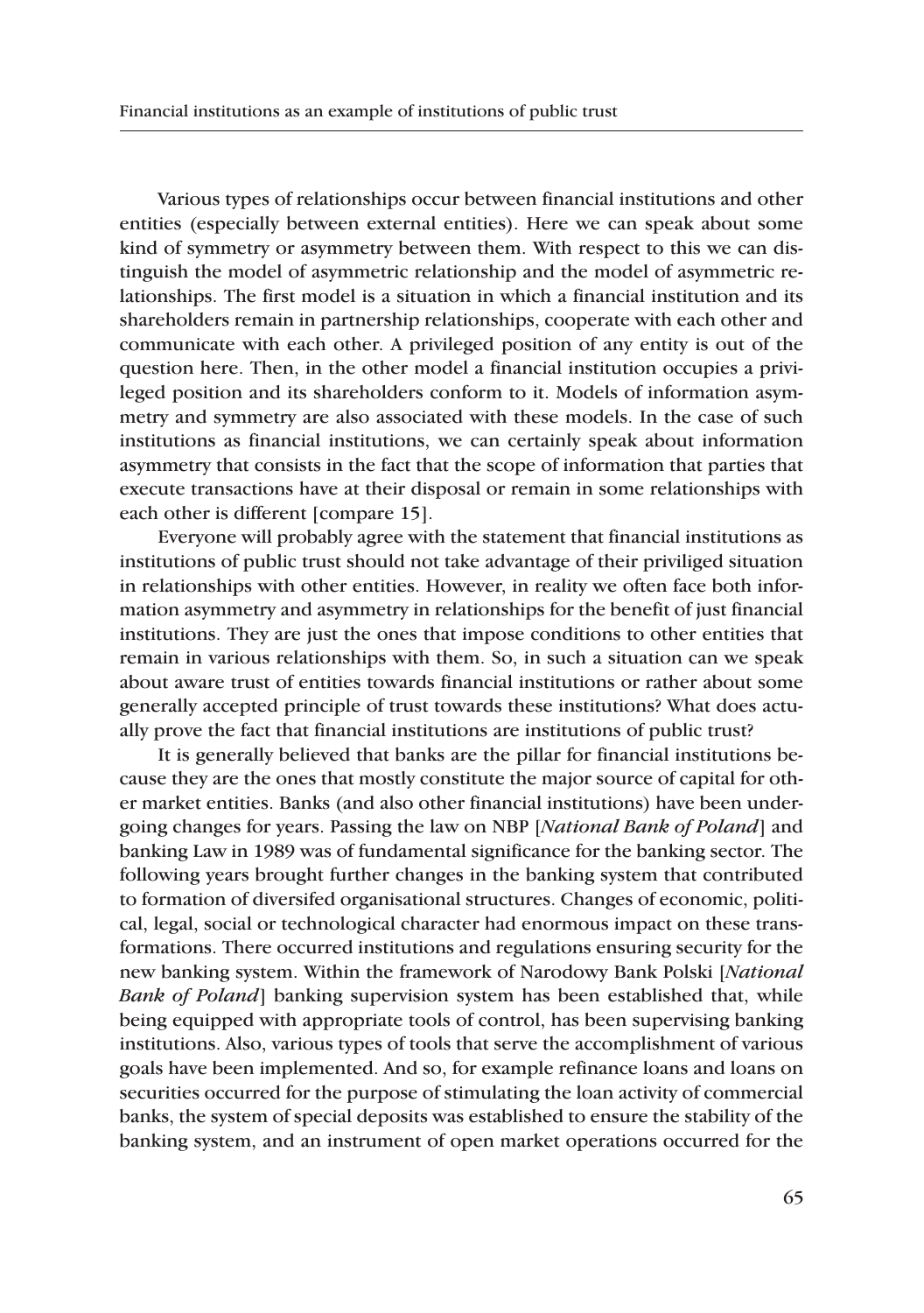purpose of balancing the demand and supply of financial resources kept by commercial banks in the Central Bank. In fact banks have always been considered institutions of public trust (although not always justifiably) and aforementioned changes and new tools only contributed to the strengthening of such an image of banks in community awareness. However, it should be stated that even in banking law, a bank is not directly called an institution of public trust. However, it is also important that the Polish Constitutional Tribunal applied this doctrine while giving reasons for its judgement <sup>2</sup>. It "stated that bank priviledges are justified because of specific social and economic significance of banks as entities of public trust. Judges of the Polish Tribunal also indicated the fact that banks while defending their interests as individual legal entities, act at the same time for the benefit of their customers that deposited their money in them" [more in 6]. Therefore why is the notion of bank as an institution of public trust so frequently used? Magdalena Dabrowska claims that "it is not about literally understood trust, but about perceiving banks as institutions under special supervision of the state in which legal system determines the framework of cooperation for them in a much more detailed way than for other economic entities" [more in 2]. It is also rightly noticed by Andrzej Janiak, that the public trust, banks among others are endowed with, should be associated with higher demands towards entities of public trust such as: higher requirements towards professionalism of actions or more severe responsibility of those entities [5, p. 26]. He also postulates the abolition of the so-called bank priviledges such as the right to security of a debt, bank deduction, reduction and exemption from court fees, official power of banking documents, bank mortgage, bank enforceable titles and general terms and conditions of agreements and regulations [5, p. 26]. It seems legitimate to claim that less privileged situation of banks and also equal access and understanding of information, might reduce asymmetry of relationships and information between banks and other entities in these relationships.

#### **1.3. Trust in financial institutions in the light of public opinion**

For many years the studies concerning the trust of society towards various institutions, including financial institutions among others, have been performed. The latest research performed by TNS Polska as requested by Związek Bnaków Polskich [*Polish Banks Association*] <sup>3</sup> concerning the image of the

<sup>2</sup> Decision of Polish Constitutional Tribunal of 16th May 1995 (k 12/93) OTK 1995, part I section 14.

<sup>&</sup>lt;sup>3</sup> More on the subject of research on the webpage of Związek Banków Polskich [*Polish Banks Association*] at www.zbp.pl (as of 20.05.2013), further information will be presented on the grounds of this research.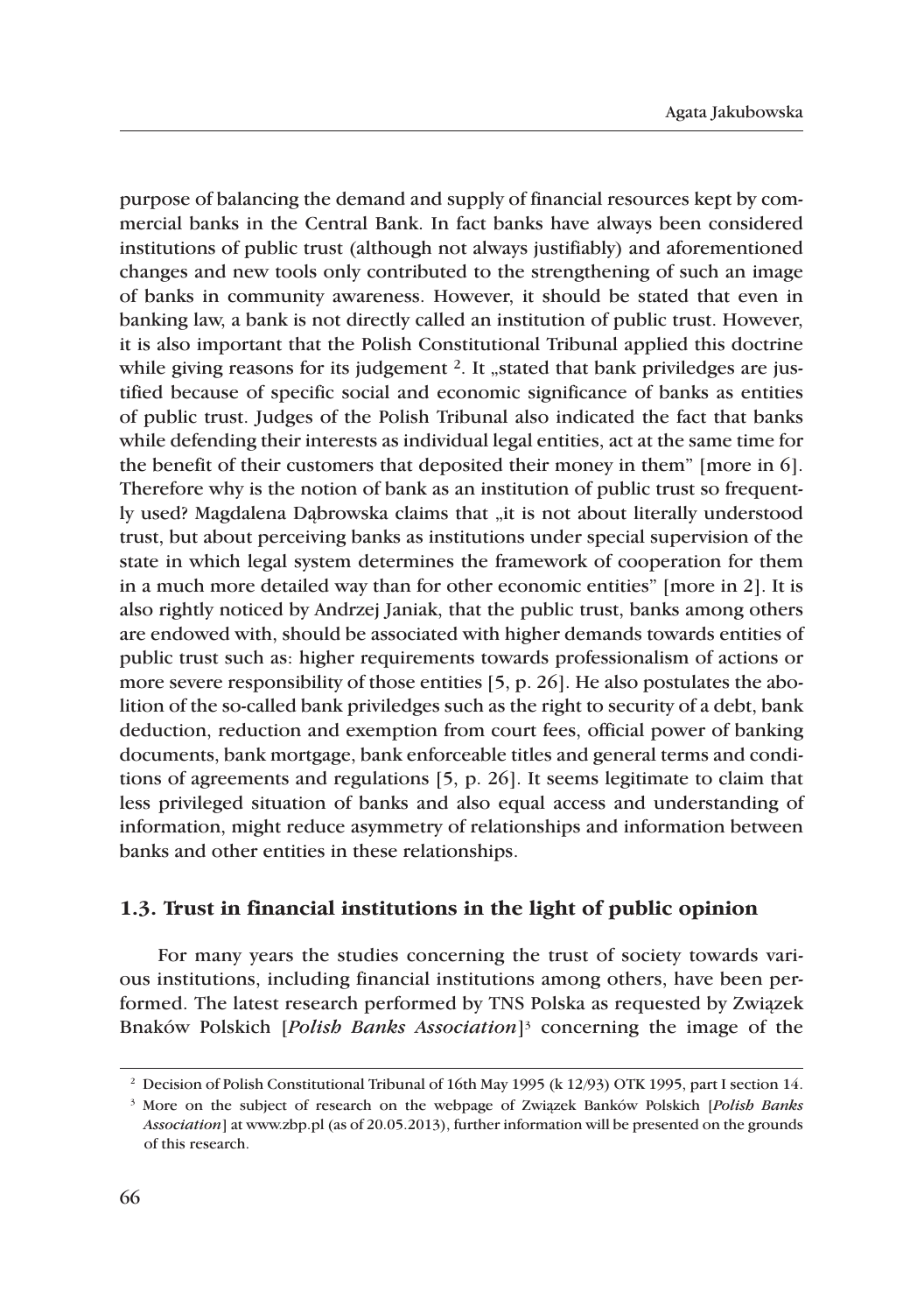banking sector proves that banks, despite the economic situation in the country and all over the world, enjoy the trust of Polish people and in these rankings, they come before other entities of the financial sector. In 2013 as compared to the previous year, the reputation of Polish banks increased by 7 points and at present it amounts to 28 points<sup>4</sup>. Among the respondents 73% assess banks well and very well. Nearly 40% express a similar view while answering the question about the general assessment of the banking sector. Banks provide the feeling of security for 48% of respondents, 37% Polish people believe that banking sector is resistant to economic crises and 54% believe that they have good prospects for development. The fall of Amber Gold was presented by 15% respondents as the reason for the decrease in trust towards banks and security of deposits. In general, 48% respondents trust banks, and 57% respondents trust the bank the services of which they use. A bank was indicated as an institution of public trust by 59% respondents and 27% think that banks are not institutions of public trust. There is also a question of customer satisfaction with banking services, where in 2012 the level of satisfaction reached 77%.

We should wonder how the aforementioned results of research really show whether banks (or financial institutions) are institutions of public trust. We speak about a positive image of banks, satisfaction with services or security of deposits. It is stated that a bank is an institution of public trust but we do not ask the respondents why they think so. Maybe it is just a proof of the fact that bank as an institution is a notion that is deeply-rooted in awareness of the people. It has already been mentioned that more is demanded from institutions of public trust. The requirements as for professionalism and responsibility are for example larger. Thus, every institution of public trust should observe some rules such as the principle of professionalism, reliability, business-like character, exactitude or the principle of best knowledge5. These principles ought to be observed in relationships between financial institutions (institutions of public trust) and other entities. Financial institutions ought to treat their shareholders with reasonable care and skill, reliability and in a partnership way. Financial institutions should not apply their knowledge and possibilities in the way that might violate the interests of entities with which they remain in various relationships and information transferred by financial institutions should be reliable and transparent.

<sup>4</sup> Reputation of banking sector in our country as measured by aggregated TRI\*M index (Indeks TRI\*M – a synthetic single-number *index,* that is the measure of the level of satisfaction of the customer with services, based on a set of standardised questions).

<sup>5</sup> See chapter 1 section 2 "The Principles of Good Banking Practice" at www.zbp.pl see also section 2 of general provisions of SKOK code of ethics.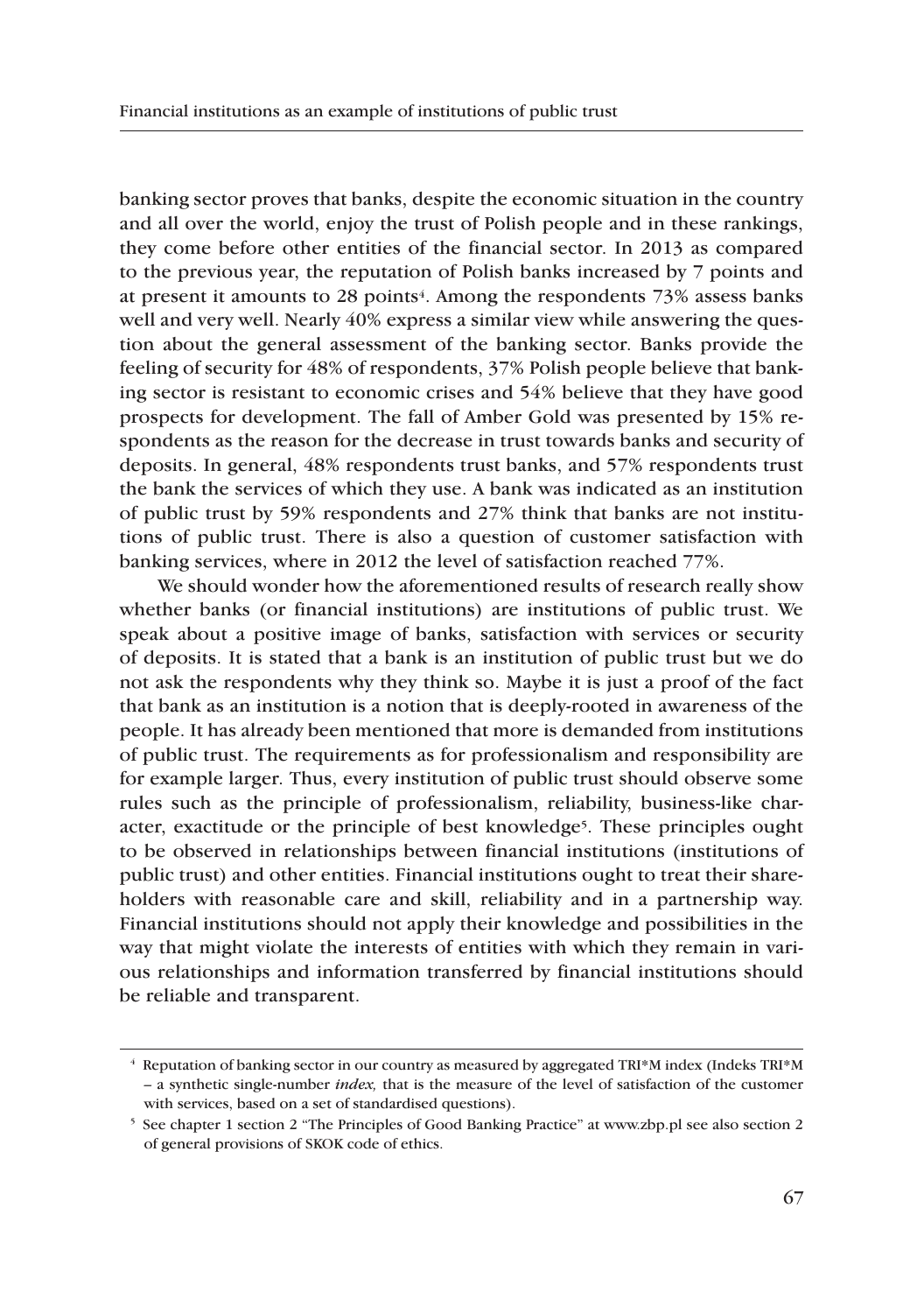## 2. Conclusions

Without any doubts there is a conviction in people's awareness that financial institutions (and first of all banks) are institutions of public trust. However, even in banking law, a bank (or a financial institution) is not directly called an institution of public trust. Trust is also undoubtedly associated with security, therefore the security of banks and the whole banking sector is the people's own interest. The awareness of this is certainly translated into trust towards these institutions. Information and relationship symmetry and also less privileged position of financial institutions favour the trust of entities towards just those institutions that are generally called institutions of public trust. Financial institutions receive an enormous capital in the form of social trust which favours winning a strong market position by them. However, it is important that these institutions should not use this advantage but should fulfill worthily the role of institutions of public trust that is attributed to them.

#### **References**

- [1] Brozi K.J., Antropologia funkcjonalna Bronisława Malinowskiego. Problemy metodologiczne [Bronisław Malinowski's Functional Anthropology. Methodological Problems], Wydawnictwo Lublin [Lublin Publishin House], Lublin 1983.
- [2] Dabrowska M., *Bank jako instytucja zaufania publicznego* [Bank as an Institution of Public Trust, at www.nbpportal.pl.
- [3] Dobosiewicz Z., Bankowość [Banking], PWE, Warsaw 2005.
- [4] Fukuyama, F., Trust. The Social Virtues and the Creation of Prosperity, New York 1995.
- [5] Janiak A., O przywilejach bankowych [On Banking Privileges], part II, "Prawo Bankowe" ["Banking Law"], no 10/2000.
- [6] Kasprzyk P., Bankowy tytuł egzekucyjny w orzecznictwie trybunału konstytucyjnego [Banking Enceforceable Title in Jurisdiction of Polish Constitutional Tribunal], at http://knpf.ug.edu.pl/wp-content/uploads/2012/12/Pawe%C5%82-Kasprzyk-Bankowy-tytu%C5%82-egzekucyjny-w-orzecznictwie-Trybuna%C5% 82u-Konstytucyjnego.pdf.
- [7] Kaźmierczak T., Łuczak M., Wprowadzenie do pomocy społecznej [Introduction to Welfare], Wydawnictwo Śląsk [Śląsk Publishing House], Katowice 1998.
- [8] Krzyżanowski L., Podstawy nauk o organizacji i zarządzaniu [Fundamentals of the Science of Organisation and Management], PWN, Warsaw 1992.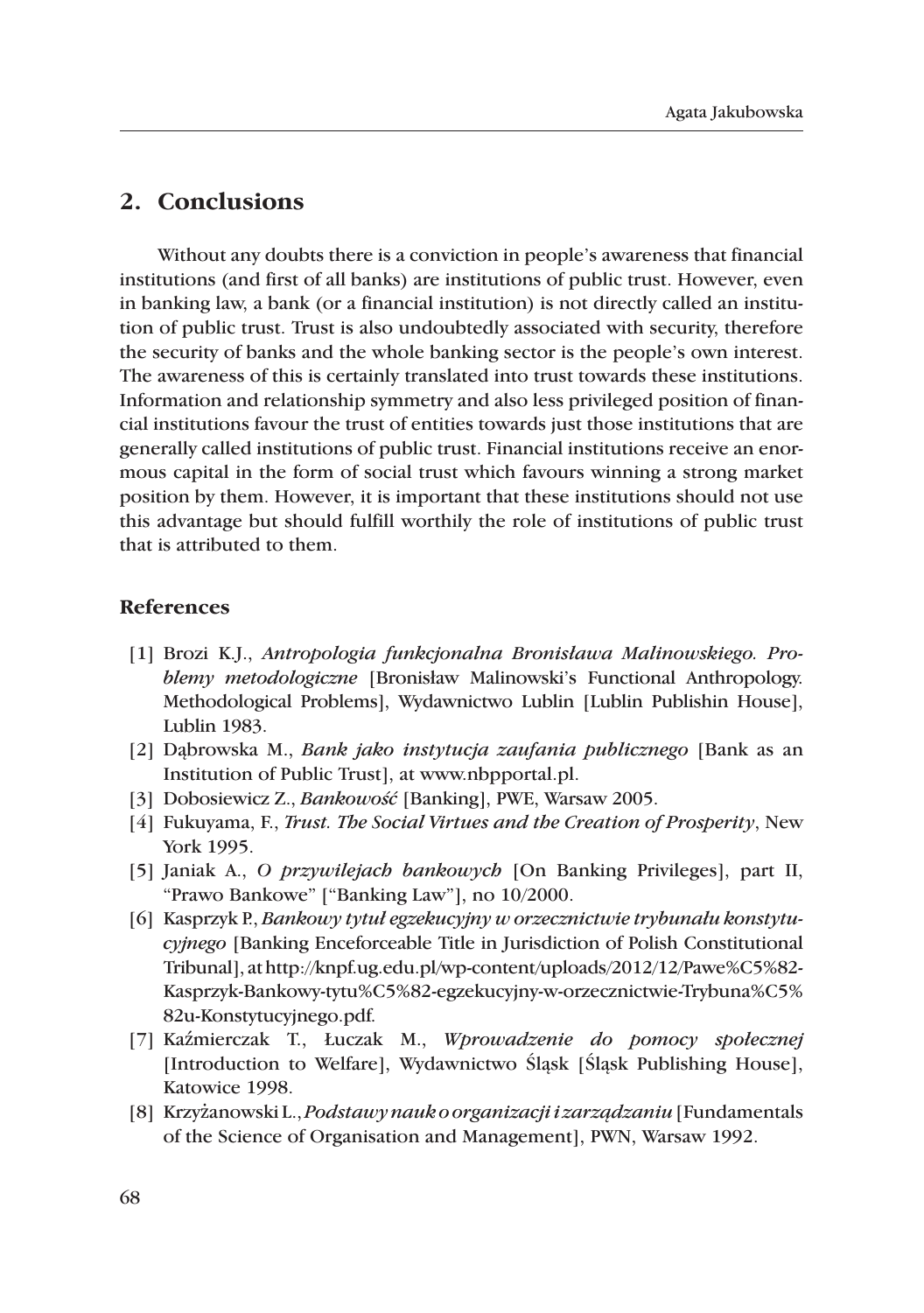- [9] Lin N., Social Capital: A Theory of Social Structure and Action, Cambridge University Press, Cambridge 2001.
- [10] Misztal B., Trust in Modern Societies, Polity Press, Cambridge 1996.
- [11] Miller A., Zagadnienia instytucji społecznej we współczesnej literaturze *amerykańskiej* [Issues of Social Institution in Contemporary American Literature], Przegląd Socjologiczny [Sociological Review] 1948, in: T. Sołdra--Gwiżdż, Między rzeczywistością lokalną i regionalną. Wybrane instytucje społeczne Śląska Opolskiego [Between Local and Regional Reality. Selected Social Institutions of Opole Śląsk], Państwowy Instytut Naukowy, Opole 1997.
- [12] Neale W.C. *Institutions*, "Journal of Economic", vol. XXI, no. 3, September 1987.
- [13] North D.C., *Institutions*, Institutional Change and Economic Performance, New York, Cambridge University Press 1990.
- [14] North D. C., The new institutional economics and development, Washington University, St. Louis 1998.
- [15] Polański B., Pietrzak Z., Woźniak B., System finansowy w Polsce [Financial System in Poland] volume I, PWN, Warsaw 2008.
- [16] Platje J., Nowa ekonomia instytucjonalna jako "narzędzie" analizy i implementacji zasad i celów zrównoważonego rozwoju [New Institutional Economy as a "Tool" of Analysis and Implementation of the Principles and Goals of Sustained Development], Ogólnopolska konferencja naukowa "Zrównoważony rozwój w teorii ekonomii i praktyce" [Poland-wide scientific conference "Sustained Development in the Theory of Economy and in Practice"], Wrocław 29–30.06.2006, pp. 5–6 (paper downloaded from the Faculty of Ecological Economy http://www.kee.ae.wroc.pl; referaty pobrane ze strony Katedry Ekonomii Ekologicznej http://www. kee.ae.wroc.pl – materiał na prawach rekopisu).
- [17] Putnam R., Demokracja w działaniu. Tradycje obywatelskie we współczesnych Włoszech [Democracy in Action. Civil Traditions in Contemporary Italy], Wydawnictwo ZNAK, Kraków 1995.
- [18] Sołdra-Gwiżdż T., Między rzeczywistością lokalną i regionalną [Between Local and Regional Reality]. Wybrane instytucje społeczne Śląska Opolskiego [Selected Social Institutions of Opolskie Śląsk], Państwowy Instytut Naukowy [Scientific Institute], Opole 1997.
- [19] Sztomka P., Zaufanie. Fundament społeczeństwa [Trust. A Fundament of Society], Wydawnictwo ZNAK, Kraków 2007.
- [20] Williamson O., The New Institutional Economics: Taking Stock, Looking Ahead, "Journal of Economic Literature", vol. XXXVIII, September 2000.
- [21] Wojtczak K., Zawód i jego prawna reglamentacja. Studium z zakresu materialnego prawa administracyjnego [Profession and its Legal Regulation. Study in the Sphere of Material Administrative Law], Poznań 1999.